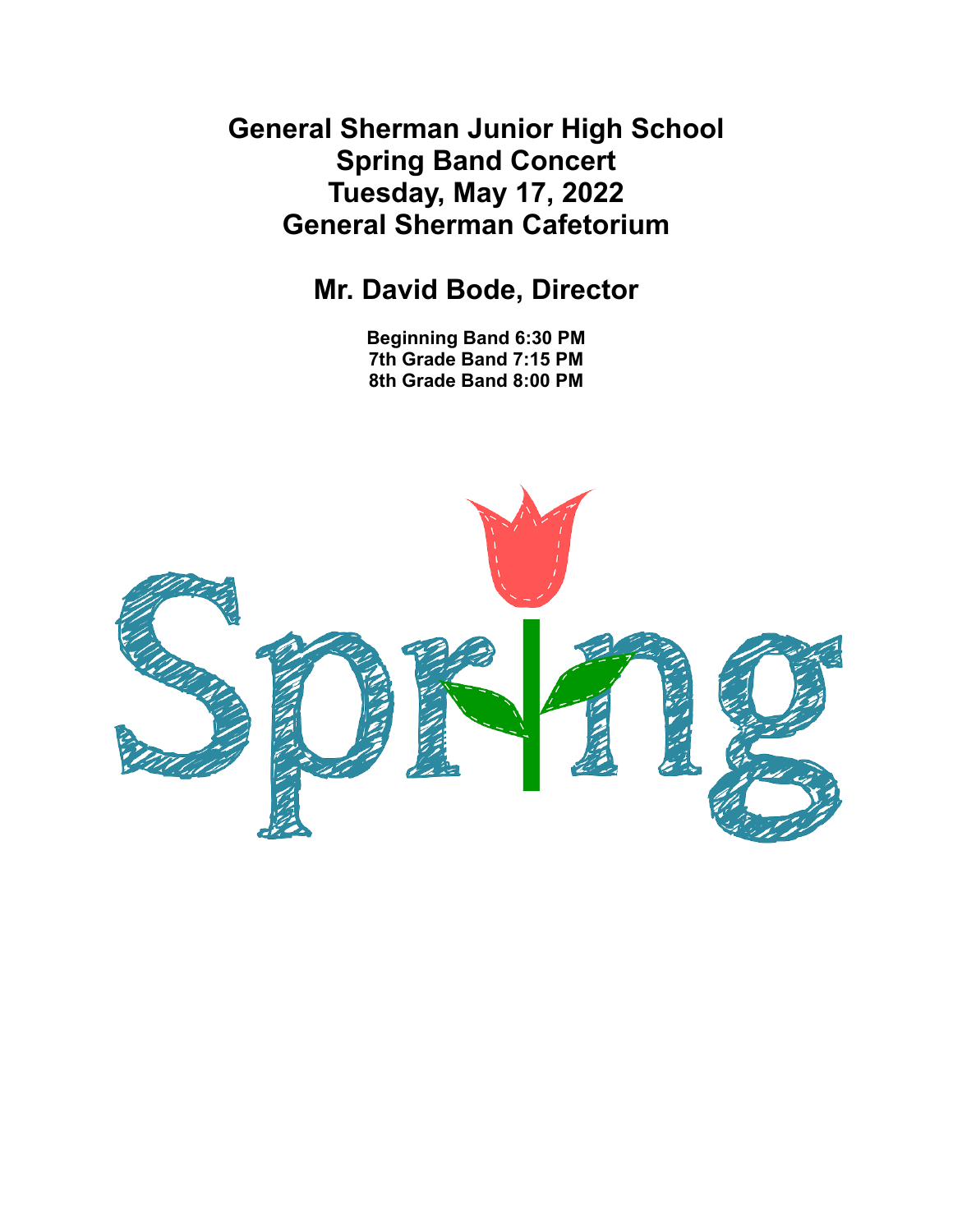# **So Everyone Can Enjoy The Concert**

**\*Please remain in your seats for the entire performance. If you must exit the performance area, please try to do so between musical selections and as quietly as possible. Please follow this program.**

**\*Please remain quiet while musicians are performing. If you have small children with you, please help to keep them quiet during the performance. If you must exit the performance area during the concert to help settle a child down, please do so in between musical selections.**

**\*Please do not take pictures with a flash during the concert.**

**\*Please show your appreciation for the performers on stage with applause.**

**\*Please turn off sound on all electronic devices.**

# **After The Concert**

**\*Performers will come out of the stage area a few minutes after the performance has concluded. At this time it is ok to leave using the double glass doors to the right of the stage. Parents and friends: please do not wait on the ramp leading to the music area. You are welcome to stay and watch the other performances.**

# **THANK YOU!**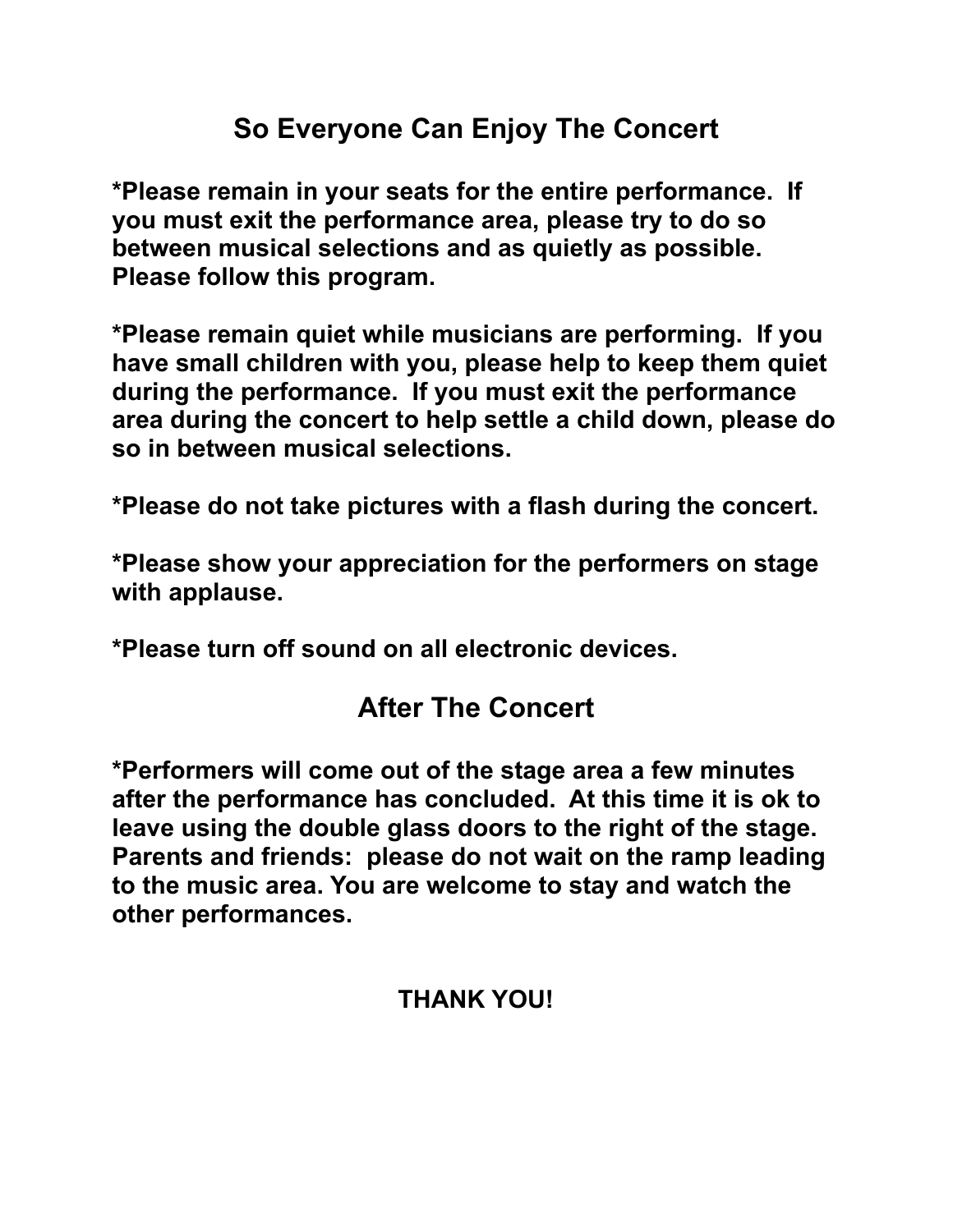## *Beginning Band Program:*

| arr. Aldridge |
|---------------|
|               |
|               |
|               |
|               |
|               |
|               |

## *Beginning Band*

Bailey Bennett Aiden Nesbitt Austin Wiita Amelia Fries Arrayah Conrad Dalton Rhymer Carson Gill Emillie DeLong McKayla Welch **French Horn:** Caiden Nelson Sofia Hicks **Alto Sax:** Samantha Uhl Haylan Hunt Logan Cathey **Trombone**: Aubree Koch Kyric Crook Elaina Aldridge Jacob Lines **Brooke Derringer** Brice Beery Abigail Rutter Kara Mitchell Abigail Foley Aaron Theis Makayla Newman Logan Hamilton

Bristol Barber Bennett Bayat Riley Sterling Journey Barringer Noah Binkley Tavin Zetting Kassidy Corpron Kylan Bowers **Percussion:** Evelyn Davis Charlie Glosser Abigail Bininger Paiton Jackson Nora Upperman Daisy D'Amico

**Flute: Clarinet Cont.: Trumpet Cont.: Percussion Cont.:**

Aubrey Arledge Eleanor Meyer Nathan Watson Olivia Doty

Trevor Herron **Clarinet: Trumpet:** Micaela Miller Ellie Fannin Brooklyn Green Matthew Blackburn

Alyzabeth Donnal **Brinley Owens** Alexander Russo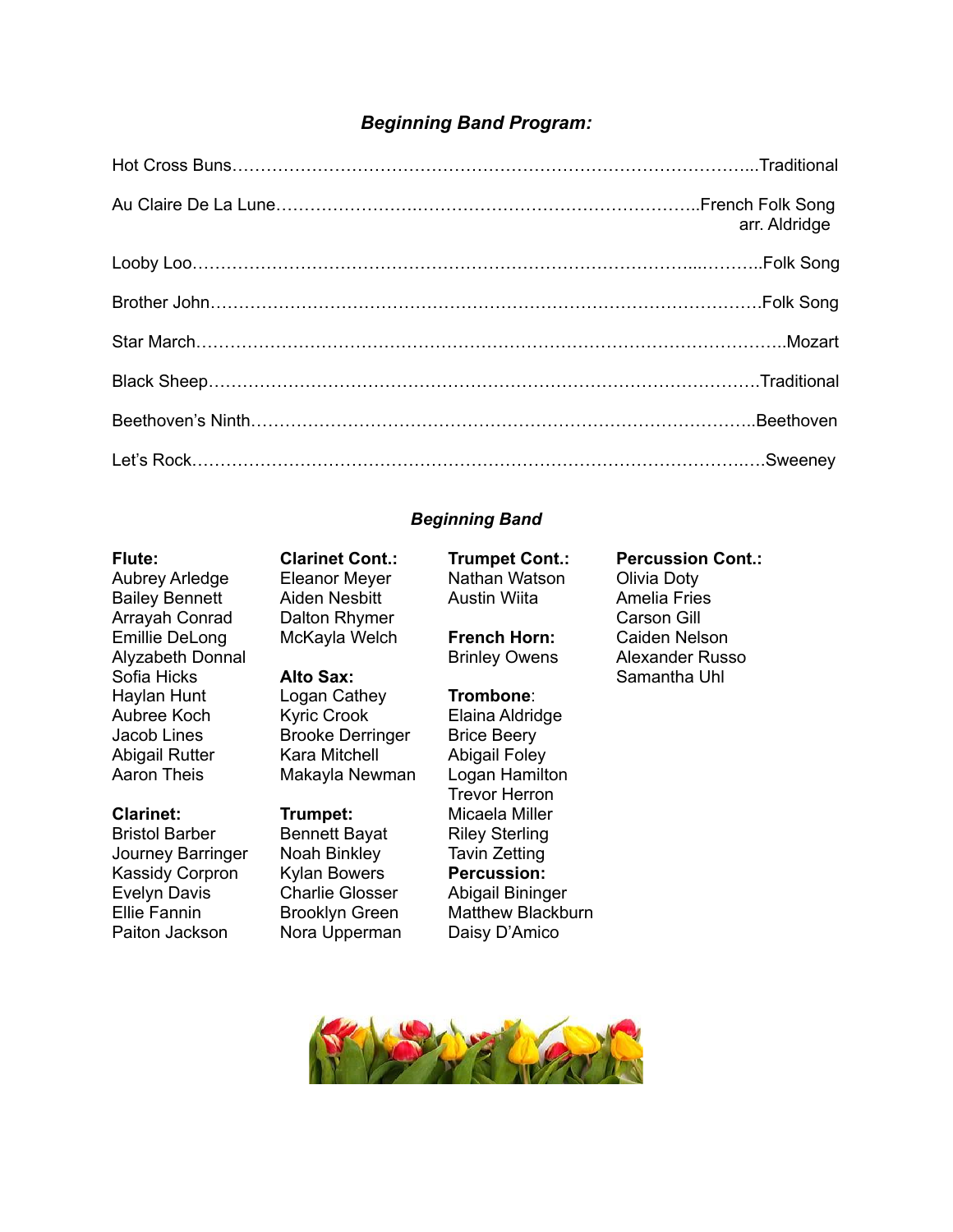## *7th Grade Program:*

| Arr. Michael Story & Robert W. Smith |
|--------------------------------------|
| Arr. Carl Strommen                   |
|                                      |

## *7th Grade Band*

| Alto Sax:<br>Lydia Allberry<br>Keelynn Blind<br>Sophia Steinriede | Baritone:<br>Jordan Auddino<br>Jayce Martin<br>Jimmy Shadd |
|-------------------------------------------------------------------|------------------------------------------------------------|
| Trumpet:                                                          | Tuba:                                                      |
| Abigail Colborn<br><b>Ally Dick</b>                               | Bradyn Johnson                                             |
| Eliza Hill                                                        | Percussion:                                                |
| <b>Chloe Miller</b>                                               | Thomas Hoyd                                                |
| John Whittington                                                  | Jacob Jones<br><b>Drew Summers</b>                         |
|                                                                   | <b>Aydan Thress</b>                                        |
|                                                                   | <b>Annabelle Walter</b>                                    |
| French Horn:<br>Jason Zeigler                                     |                                                            |
| Trombone:                                                         |                                                            |
| Cara Canter                                                       |                                                            |
| Ben Richardson                                                    |                                                            |
| Tenor Sax:                                                        |                                                            |
| <b>Riley Doty</b>                                                 |                                                            |
|                                                                   | Nevaeh Schwarz                                             |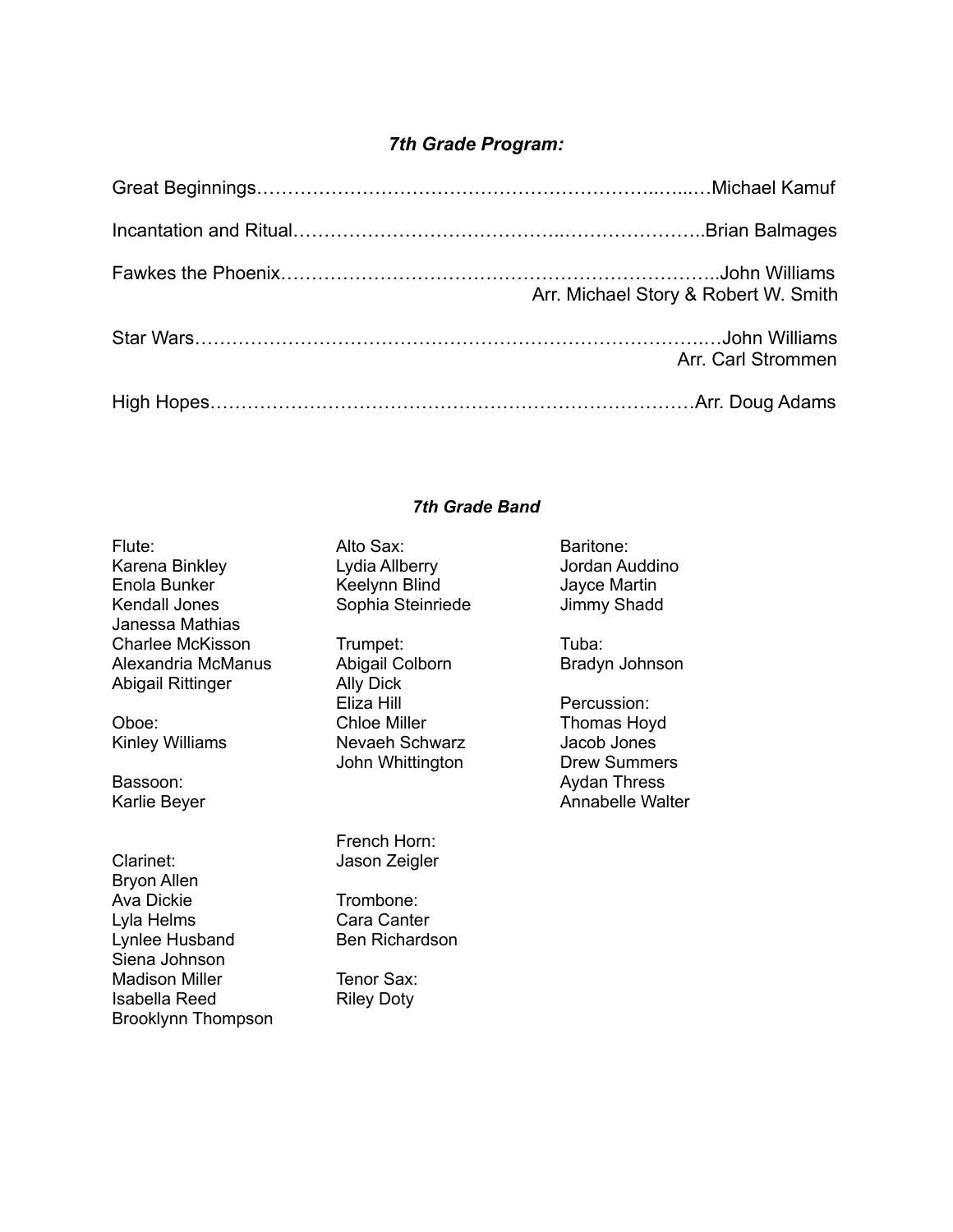## *8th Grade Program*

| Arr. Eric Wilson     |
|----------------------|
| Arr. Michael Sweeney |
|                      |

## *8th Grade Band*

# Calie Bair **Seth Gamman**

Makayla Bentley **Krysta Stiers** Cian Bowers Communist Communist Communist Communist Communist Communist Communist Taven Brown **Noah Weldon** Ayianna Fain-Smith Cindy Buehler Cindy Buehler Cindy Buehler<br>Alavna Bussev Grofff Groff French Horn: Alayna Bussey **French Horn:** Hayden Lansinger Dylan Dalton Mason Barnett Kaleb Papageorge Mason Barnett Gavin Hiltbrunner-Hively **Anthony Pyett** 

Naomi Randolph

## **Flute: Baritone: Trumpet: Baritone: Baritone: Everett Anderson** Connor D'Amico Spencer Swartz Madyson Johnson **Jaidon Mokas Tuba:** Jasmyn Martin **Caiden Nixon** Caiden Nixon Alex Probstfeld Brayden Parker **Clarinet:** Aaliyah Shumaker **Percussion:**

Alto Sax: Abby Carroll Jonas Roush Cheyenne Dodson JaciLynn Sark

**Trombone:** Ariel Reed Mary Drake **Alexander Clark** Maddox Sahyonne Maddox Sahyonne<br>
Naomi Randolph **Alexander Clark** Moah Sargent

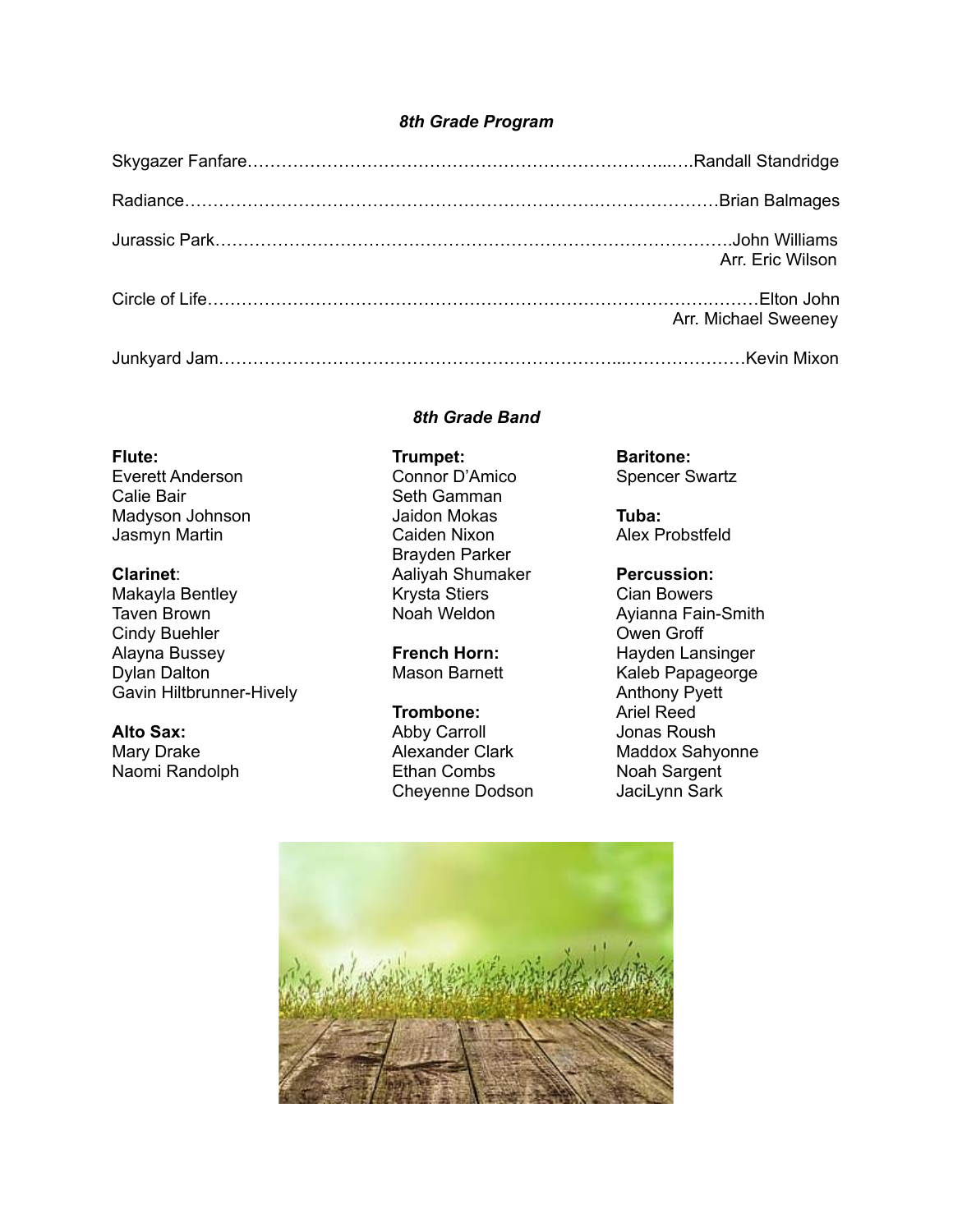## **Important End of School Year and Over The Summer Items**

**If your student is currently in the Beginning Band or 7th Grade Band, and plays a school owned** instrument, they will be able to keep it over the summer. If something on the instrument does not work correctly over the summer or breaks, contact Mr. Bode by email and he will contact CA House Music. Mr. Bode will notify you that it is ok to take it to the shop for repair, free of charge. If you are moving, the school owned instrument must be returned to the school before the end of the school year or prior to you moving.

## If your student is **currently in the 8th grade band**:

\*and plays a school owned instrument, the instrument from home must be returned to school between May 17th and May 20 *in working condition* \*high school forms should be returned to Mr. Factor immediately

## **All students:**

\*beginning band will still be playing through Thursday, May 26th and will need an instrument at school

\*7th grade band will still be playing through Wednesday, May 25th and will need an instrument at school

\*8th grade band will still be playing through Wednesday, May 25th and will need an instrument at school

All personal instruments will need to go home over the summer. Those renting instruments should not return it to the store. You will lose all of the money that has been put towards the purchase.

## Students **currently in the Beginning Band and 7th grade band**:

Please consider joining the Lancaster / Fairfield County Summer Youth Band. This is a great low commitment way to keep playing your instrument for part of the summer. This group is a lot of fun to be a part of!